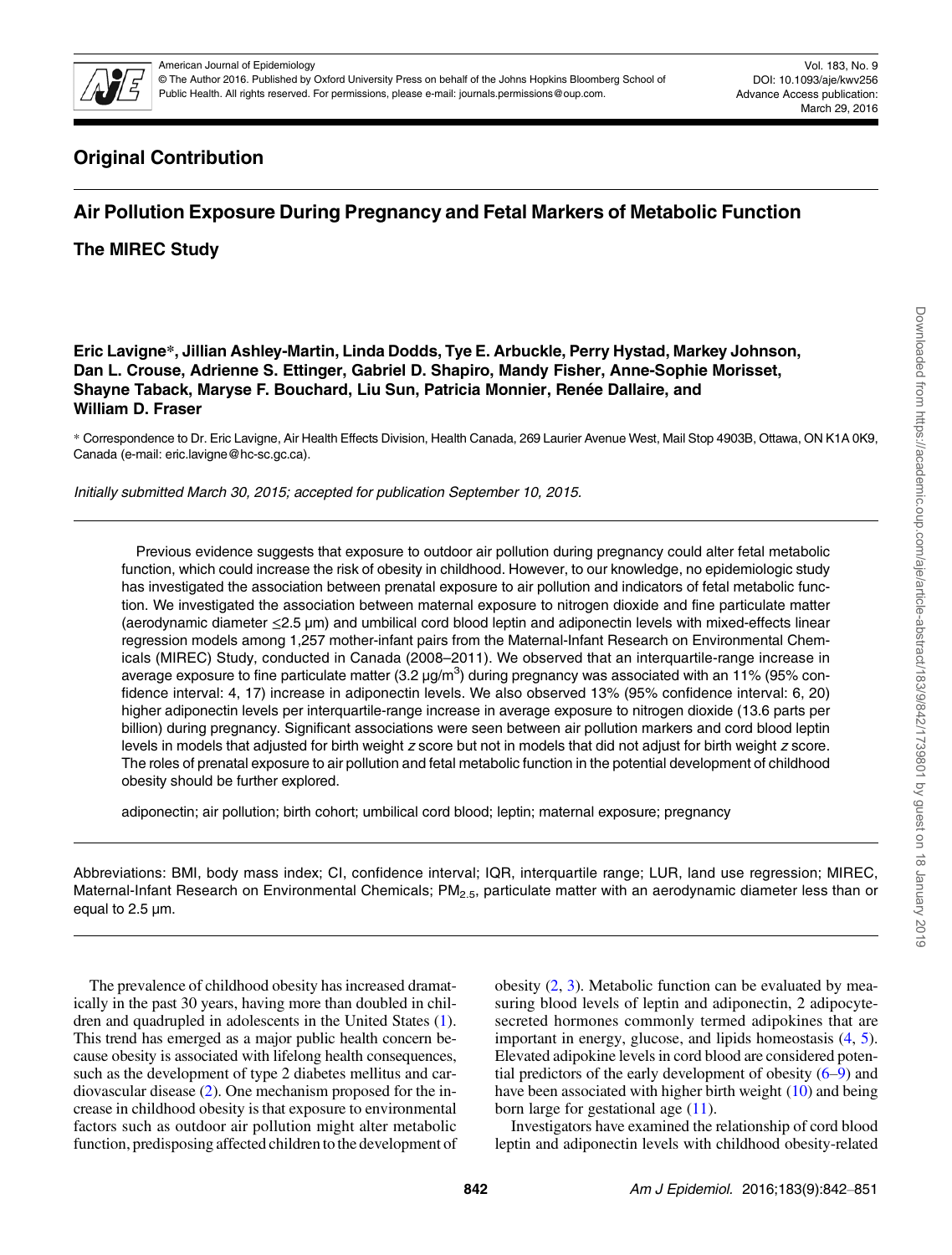outcomes. Among 80 Mexican-American children in the CHAMACOS birth cohort, leptin levels were positively related to body mass index (BMI) throughout the childhood period ([9](#page-8-0)). Although the relationship between cord blood adiponectin and childhood BMI is less clear, higher adiponectin levels at birth seem to be related to increases in central adiposity and elevated lipid levels during infancy [\(7](#page-8-0), [9\)](#page-8-0). Recently, higher levels of arsenic, lead, cadmium, and phthalate metabolites measured in blood or urine were associated with

elevated leptin levels in umbilical cord blood [\(12](#page-8-0)–[14](#page-8-0)). However, to our knowledge, the association between prenatal exposure to air pollution and cord blood adipokine levels has not yet been investigated. Associations between prenatal exposure to air pollution

and adverse birth outcomes have been previously reported  $(15–18)$  $(15–18)$  $(15–18)$  $(15–18)$ . In addition, previous evidence suggests that exposure to ambient air pollution during pregnancy could increase the risk of obesity in childhood ([19\)](#page-8-0), although evidence remains sparse. For example, in previous laboratory studies, investigators have shown that prenatal or early-life exposure to air pollution is associated with weight gain, increases in fat mass, and increases in measures of adiposity in offspring mice [\(20,](#page-8-0) [21](#page-8-0)). This might occur when in utero exposure to air pollution inappropriately activates receptors of genes important to adipocyte differentiation and regulation of metabolic efficiency [\(2](#page-8-0), [20](#page-8-0)). A better understanding of the association between prenatal environmental exposures and metabolic function at birth could provide further insight into the mechanism linking such exposures to childhood obesity.

The aim of the present study was to investigate the associations between maternal exposure to ambient air pollution and umbilical cord blood levels of leptin and adiponectin among the cohort of mother-infant pairs enrolled in the Maternal-Infant Research on Environmental Chemicals (MIREC) Study. We used measurements of nitrogen dioxide and particulate matter with an aerodynamic diameter less than or equal to 2.5  $\mu$ m (PM<sub>2.5</sub>).

## METHODS

#### Study population

The MIREC Study has been described in detail previously [\(22](#page-8-0)). Briefly, a total of 2,001 women were recruited from 10 sites across Canada (Vancouver, Edmonton, Winnipeg, Toronto, Hamilton, Sudbury, Kingston, Ottawa, Montreal, and Halifax). Women were eligible for inclusion in the study if they were in the first trimester of pregnancy (<14 weeks of gestation), 18 years of age or older, able to communicate in French or English, and planning to deliver at a local participating hospital. Women were excluded from the study if they had any serious medical complications or if there were known fetal or chromosomal anomalies in the current pregnancy ([22](#page-8-0)). Ethics approval for the present study was received from Health Canada and each participating study site.

Women consented to participate and provided biospecimens during scheduled visits to the study clinics during each trimester of pregnancy. Eighteen women withdrew and asked that all their data be destroyed. Of the 1,983 subjects remaining in the study, 1,363 had infants with a cord blood sample and consented to having biospecimens stored in the MIREC Biobank. An additional 106 subjects were excluded, for the following reasons: multiple birth, preterm delivery, cord blood sample unsuitable for analysis, missing data for any of the exposures, or unknown infant sex. The final sample size for the present analysis was 1,257.

#### Exposure assessment

Information about each participant's residential location (the first 3 characters of the 6-digit postal code) was collected using questionnaires completed in the first and third trimesters. We obtained the population-weighted latitude and longitude coordinates for each participant's 3-digit postal code during the first- and third-trimester visits using Postal Code Conversion File Plus software, version 5K (Statistics Canada, Ottawa, Ontario, Canada) [\(23](#page-8-0)). These locations were used to estimate the geographic location of each residence during pregnancy. There were 458 different geographic units among participants' 3-digit postal codes, with an average size of 10.8  $km^2$  (range, 0.6–32.4 km<sup>2</sup>). Prenatal exposure to PM<sub>2.5</sub> was assigned to women's residential histories based on monthly surfaces of a North American land use regression (LUR) model that incorporated observations from fixed-site monitoring stations and satellite-derived estimates of  $PM_{2.5}$  [\(24](#page-8-0), [25](#page-9-0)). A Bayesian maximum entropy interpolation method [\(26\)](#page-9-0) was used to create a spatiotemporal prediction model of the space-time residuals from the LUR model that were added to the LUR prediction estimates. The normalized crossvalidated  $R^2$  value for the PM<sub>2.5</sub> LUR model was 0.53 for Canada ([25\)](#page-9-0).

In addition, we used data from an updated national LUR model, including satellite nitrogen dioxide estimates and geographic predictors  $(27)$  $(27)$  $(27)$  to obtain information on maternal residential exposure to nitrogen dioxide. To capture fine-scale variation in vehicle emissions, kernel density functions describing densities of roadways were incorporated into the LUR model predictions. This model explained 73% of the variation in nitrogen dioxide measurements for 2006, with a root mean square error of 2.9 parts per billion. We used fixed-site monitoring stations to temporally scale nitrogen dioxide estimates to capture trimester-specific estimates ([27](#page-9-0)– [29](#page-9-0)). Exposure was assigned based on the monthly surfaces in which a participant spent most of her pregnancy. These models allowed us to estimate exposure for each study subject across each trimester of pregnancy while accounting for residential mobility during pregnancy. Whole-pregnancy exposure estimates for nitrogen dioxide and  $PM_{2.5}$  were obtained by averaging trimester-specific estimates.

### Fetal markers of metabolic function

As part of the MIREC Study, stored umbilical cord blood samples were analyzed to measure levels of leptin and adiponectin using Meso Scale Discovery immunoassay kits (Meso Scale Diagnostics, Rockville, Maryland) at Mount Sinai Laboratory (Toronto, Ontario, Canada). Repeated analysis was performed on all samples with a coefficient of variation greater than  $15\%$  ([12\)](#page-8-0). The inter- and intraassay coefficients of variation, respectively, were 11.8% and 9.3% for leptin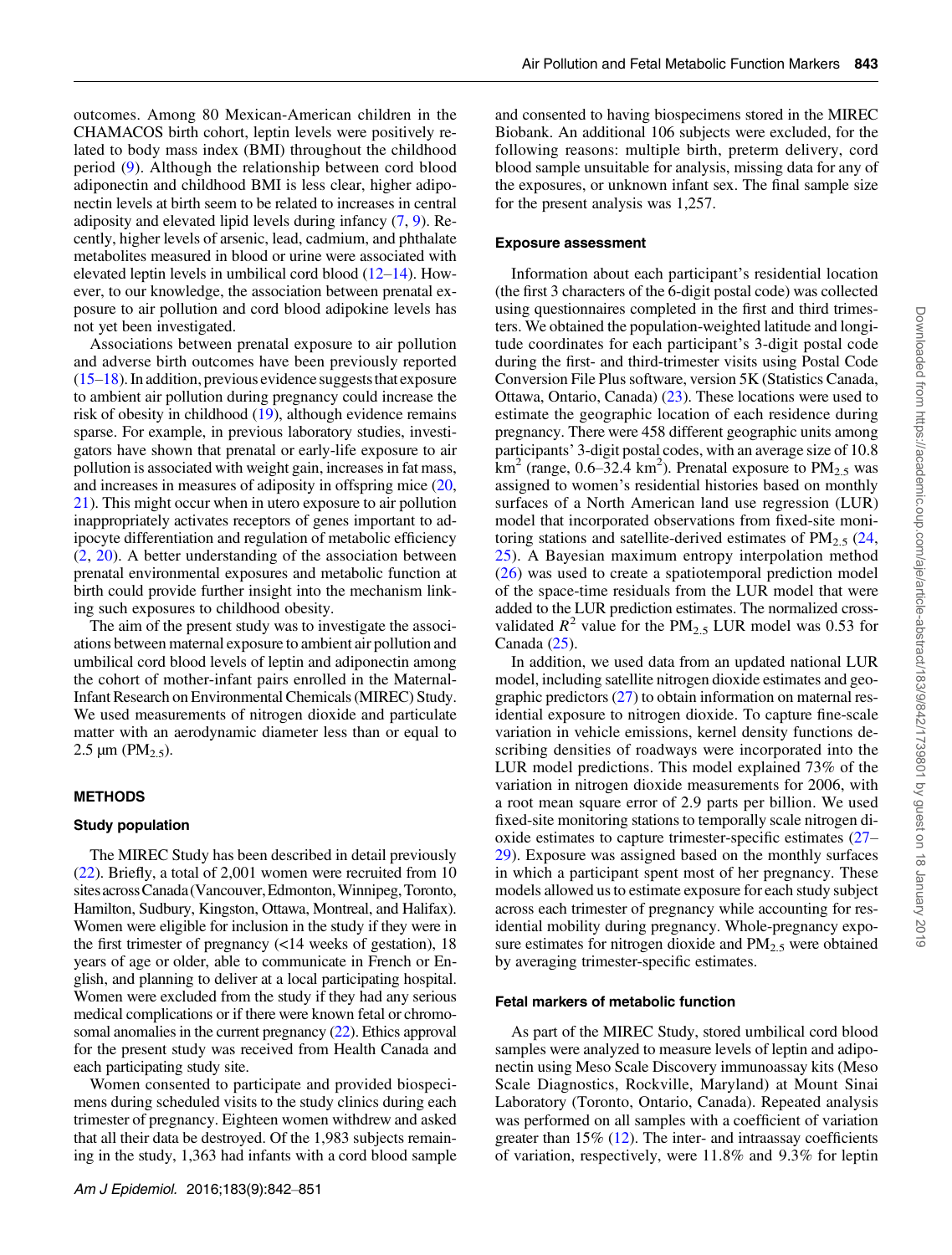<span id="page-2-0"></span>and 8% and 9% for adiponectin. All samples were above the assay's limits of detection.

## **Covariates**

Covariates were identified as potential confounders based on a priori knowledge of their relationships with the exposures and outcomes  $(12, 14-16)$  $(12, 14-16)$  $(12, 14-16)$  $(12, 14-16)$  $(12, 14-16)$ . Covariates were assessed during study clinic visits throughout pregnancy or at delivery, and included maternal age at delivery  $(\leq 24, 25-29, 30-34, \text{ or }$ ≥35 years), prepregnancy BMI (weight (kg)/height  $(m)^2$ ), using categories set by the World Health Organization [\(30](#page-9-0)), gestational weight gain according to the Institute of Medicine's recommendations (inadequate, adequate, or excessive) [\(31\)](#page-9-0), parity (nulliparous or parous), maternal educational level (high school diploma or less, trade school or some college, undergraduate university degree, or graduate university degree), annual household income (in Canadian dollars; ≤30,000, 30,001–50,000, 50,001–100,000, or >100,000), ethnicity (white or nonwhite), maternal smoking (never smoked or quit before pregnancy, quit smoking when pregnancy was confirmed, or current smoker), infant sex, and birth weight z score (which was used as a surrogate of fetal fat mass) [\(12](#page-8-0)–[14](#page-8-0)). Previous literature has shown associations between outdoor air pollution and low birth weight [\(15](#page-8-0)), and size at birth has been shown to be positively associated with cord blood leptin levels  $(8)$  $(8)$ . Thus, birth weight z score could be in the causal pathway between outdoor air pollution and cord blood leptin levels. For this reason, the main analyses were conducted with and without adjustment for birth weight z score.

#### Statistical analyses

We first evaluated whether there were differences in leptin and adiponectin levels by infant sex using a t test of significance with a P value of 0.05. Mixed-effects linear regression models were used to evaluate the associations between average prenatal exposure to ambient air pollutants and natural log-transformed leptin and adiponectin concentrations. The natural log transformation was used to normalize the distributions of adipokine levels [\(11](#page-8-0), [14,](#page-8-0) [32\)](#page-9-0). Mixed-effects models with random intercepts across the 10 communities and across 3-digit postal codes were used to account for potential clustering of the outcome on a small-scale spatial level. Air pollution exposures ( $PM_{2.5}$  and nitrogen dioxide) were evaluated in separate models as well as in a joint model. Results are presented as the percentage change (accompanied by the 95% confidence interval) in plasma leptin and adiponectin concentrations per interquartile-range (IQR) increase in average exposure to  $PM_{2.5}$  and nitrogen dioxide. We also modeled  $PM_{2.5}$  and nitrogen dioxide as categorical variables (quartiles) to assess potential nonlinearity of exposure-outcome relationships with adipokine levels ([32\)](#page-9-0). Natural cubic splines with 3 degrees of freedom were also used to further characterize the functional form of the relationship between ambient air pollutants and adipokine concentrations.

Evaluation of confounding in the multivariable models was done using a backward deletion approach [\(33\)](#page-9-0); this was accomplished by adjusting for all potential confounders and then **Table 1.** Characteristics of a Sample of Participants ( $n = 1,257$ ) in the Maternal-Infant Research on Environmental Chemicals Study, Canada, 2008–2011

| Characteristic                               | No.   | %    | Mean (SD)       |
|----------------------------------------------|-------|------|-----------------|
| Maternal age, years                          |       |      | 33.1 (5.0)      |
| Prepregnancy body mass<br>index <sup>a</sup> |       |      | 24.9 (5.4)      |
| Gestational weight gain                      |       |      |                 |
| Inadequate                                   | 212   | 18.3 |                 |
| Adequate                                     | 342   | 29.5 |                 |
| Excessive                                    | 605   | 52.2 |                 |
| Missing                                      | 98    |      |                 |
| Nulliparous                                  | 726   | 57.8 |                 |
| <b>Educational level</b>                     |       |      |                 |
| High school diploma or less                  | 104   | 8.3  |                 |
| Trade school or some<br>college              | 361   | 28.7 |                 |
| Undergraduate university<br>degree           | 478   | 38.0 |                 |
| Graduate university degree                   | 312   | 24.8 |                 |
| Missing                                      | 2     |      |                 |
| Household income, Canadian<br>dollars        |       |      |                 |
| ≤30,000                                      | 91    | 7.2  |                 |
| 30,001–50,000                                | 117   | 9.3  |                 |
| 50,001-100,000                               | 514   | 40.9 |                 |
| >100,000                                     | 487   | 38.7 |                 |
| Missing                                      | 48    |      |                 |
| White                                        | 1,087 | 86.5 |                 |
| Maternal smoking                             |       |      |                 |
| Never smoked or quit before<br>pregnancy     | 1,113 | 88.5 |                 |
| Quit smoking when<br>pregnancy confirmed     | 79    | 6.3  |                 |
| Current smoker                               | 65    | 5.2  |                 |
| Male infant sex                              | 672   | 53.5 |                 |
| Birth weight, g                              |       |      | 3,533.7 (453.0) |
| Cord blood leptin, ng/mL                     |       |      | 19.9 (25.5)     |
| Cord blood adiponectin, µg/mL                |       |      | 18.2 (12.1)     |

 $^{\text{a}}$  Body mass index was calculated as weight (kg)/height (m)<sup>2</sup>.

removing the least significant confounding variables one by one as long as the total proportional change in the air pollutant estimate compared with the fully adjusted model was less than 10%. Covariates that were not confounders but increased the precision of the estimates were kept in the final model  $(33)$  $(33)$ . Sensitivity analyses were conducted by excluding women with gestational diabetes  $(n = 32)$  and women with impaired glucose tolerance  $(n = 44)$  and by conducting distinct analyses for each trimester-specific exposure variable. Gestational diabetes and impaired glucose tolerance were defined in accordance with guidelines from the Canadian Diabetes Association and the Society of Obstetricians and Gynaecologists of Canada as described in a previous publication ([34](#page-9-0)).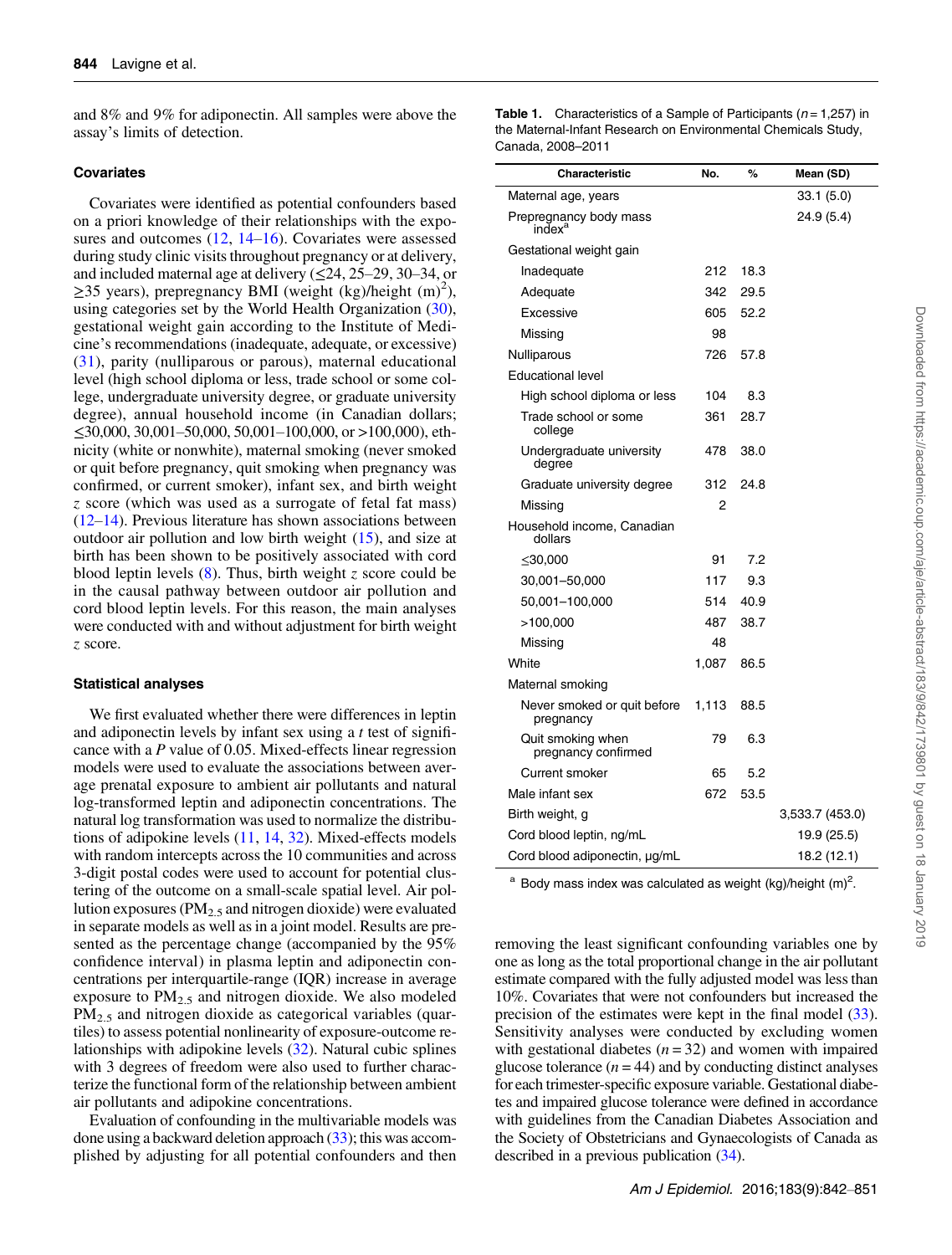| <b>Pollutant and Quartile</b>              | Leptin   |           | <b>Adiponectin</b> |          |  |
|--------------------------------------------|----------|-----------|--------------------|----------|--|
| of Concentration                           | % Change | 95% CI    | % Change           | 95% CI   |  |
| PM <sub>2.5</sub> , $\mu$ g/m <sup>3</sup> |          |           |                    |          |  |
| Quartile 1 (3.3–6.0)                       | $\Omega$ | Referent  | $\Omega$           | Referent |  |
| Quartile 2 (6.0-8.3)                       | 26       | 10, 42    | 19                 | 8,30     |  |
| Quartile 3 (8.3-9.2)                       | 14       | $-2, 31$  | 13                 | 2, 24    |  |
| Quartile 4 (9.2-11.6)                      | 22       | 6, 38     | 19                 | 9, 30    |  |
| IQR (3.2)                                  | 11       | 1, 21     | 11                 | 4, 17    |  |
| $NO2$ , ppb                                |          |           |                    |          |  |
| Quartile 1 (3.7–7.1)                       | $\Omega$ | Referent  | $\Omega$           | Referent |  |
| Quartile 2 (7.1-13.7)                      | $-5$     | $-22, 11$ | 12                 | 1, 23    |  |
| Quartile 3 (13.7–20.7)                     | 5        | $-12, 23$ | 14                 | 2,26     |  |
| Quartile 4 (20.7-41.4)                     | 11       | $-6, 28$  | 22                 | 11, 34   |  |
| IQR (13.6)                                 | 12       | 2, 23     | 13                 | 6, 20    |  |
| Multipollutant model                       |          |           |                    |          |  |
| IQR (3.2) increase in $PM2.5$              | 0        | $-13, 13$ | 8                  | 0, 17    |  |
| IQR (13.6) increase in $NO2$               | 12       | 1, 25     | 9                  | 1, 17    |  |

<span id="page-3-0"></span>Table 2. Associations Between Percentage Change in Umbilical Cord Blood Leptin and Adiponectin Levels<sup>a</sup> and Exposure to PM<sub>2.5</sub> and NO<sub>2</sub> During Pregnancy by Quartile and Interquartile-Range Increase, With Adjustment for Birth Weight z Score, Maternal-Infant Research on Environmental Chemicals Study, Canada, 2008–2011

Abbreviations: CI, confidence interval; IQR, interquartile range;  $NO<sub>2</sub>$ , nitrogen dioxide;  $PM<sub>2.5</sub>$ , particulate matter with an aerodynamic diameter less than or equal to 2.5  $\mu$ m; ppb, parts per billion.

 $a$  Adjusted for maternal age, parity, prepregnancy body mass index, birth weight  $z$  score, and infant sex.

We also evaluated effect modification of infant sex by including a term for interaction between infant sex and each exposure. In addition, analyses were stratified by infant sex because in utero exposure to environmental contaminants might be associated with cord blood adipokine levels in a sexdependent manner ([12\)](#page-8-0). All models for leptin and adiponectin

Table 3. Associations Between Percentage Change in Umbilical Cord Blood Leptin and Adiponectin Levels<sup>a</sup> and Exposure to PM2.5 and NO2 During Pregnancy by Quartile and Interquartile-Range Increase, Without Adjustment for Birth Weight z Score, Maternal-Infant Research on Environmental Chemicals Study, Canada, 2008–2011

| <b>Pollutant and Quartile</b>       | Leptin      |           | <b>Adiponectin</b> |          |  |
|-------------------------------------|-------------|-----------|--------------------|----------|--|
| of Concentration                    | % Change    | 95% CI    | % Change           | 95% CI   |  |
| $PM_{2.5}$ , $\mu$ g/m <sup>3</sup> |             |           |                    |          |  |
| Quartile 1 (3.3–6.0)                | 0           | Referent  | 0                  | Referent |  |
| Quartile 2 (6.0-8.3)                | 18          | 1,36      | 17                 | 6, 28    |  |
| Quartile 3 (8.3-9.2)                | 5           | $-12, 23$ | 11                 | 0.2, 22  |  |
| Quartile 4 (9.2-11.6)               | 10          | $-7, 28$  | 17                 | 6, 28    |  |
| IQR (3.2)                           | 3           | $-8, 14$  | 9                  | 2, 16    |  |
| $NO2$ , ppb                         |             |           |                    |          |  |
| Quartile 1 (3.7-7.1)                | $\mathbf 0$ | Referent  | 0                  | Referent |  |
| Quartile 2 (7.1–13.7)               | $-11$       | $-28, 7$  | 10                 | $-1, 22$ |  |
| Quartile 3 (13.7–20.7)              | $\Omega$    | $-19, 18$ | 12                 | 1, 24    |  |
| Quartile 4 (20.7-41.4)              | $-4$        | $-23, 14$ | 18                 | 6, 30    |  |
| IQR (13.6)                          | 3           | $-9, 15$  | 13                 | 6, 20    |  |
| Multipollutant model                |             |           |                    |          |  |
| IQR (3.2) increase in $PM2.5$       | $-3$        | $-17, 10$ | 7                  | $-2, 15$ |  |
| IQR (13.6) increase in $NO2$        | 5           | $-9, 18$  | 8                  | $-1, 17$ |  |

Abbreviations: CI, confidence interval; IQR, interquartile range;  $NO<sub>2</sub>$ , nitrogen dioxide;  $PM<sub>2.5</sub>$ , particulate matter with an aerodynamic diameter less than or equal to 2.5  $\mu$ m; ppb, parts per billion.

a Adjusted for maternal age, parity, prepregnancy body mass index, and infant sex.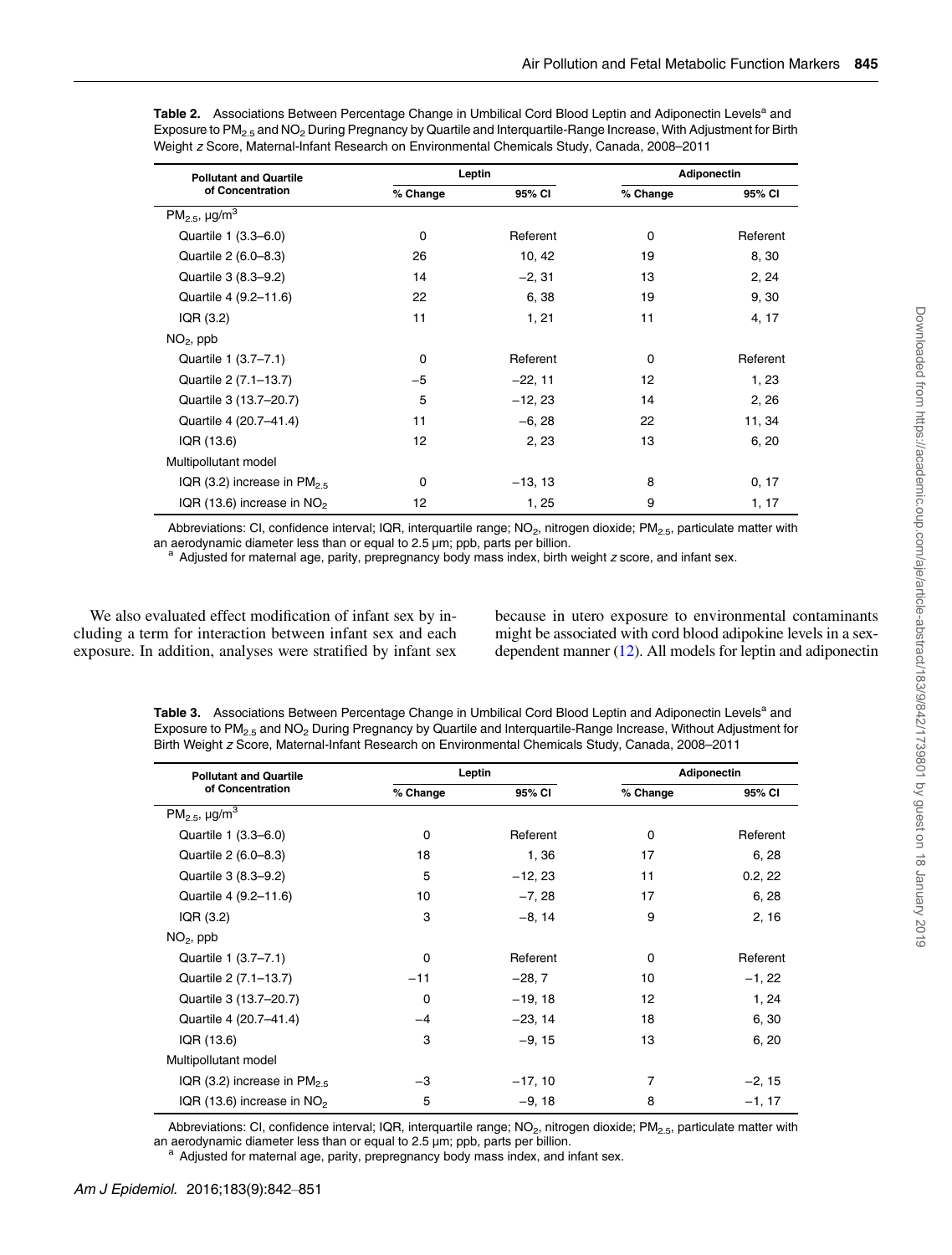<span id="page-4-0"></span>

Figure 1. Associations between levels of adipokines and prenatal exposure to pollutants, adjusted for birth weight z score, Maternal-Infant Research on Environmental Chemicals Study, Canada, 2008–2011. A) Nitrogen dioxide (NO<sub>2</sub>) and umbilical cord blood leptin levels; B) particulate matter with an aerodynamic diameter less than or equal to 2.5  $\mu$ m (PM<sub>2.5</sub>) and cord blood leptin levels; C) nitrogen dioxide and cord blood adiponectin levels; D) PM<sub>2.5</sub> and cord blood adiponectin levels. Associations were adjusted for maternal age, parity, prepregnancy body mass index, birth weight z score, and infant sex. Adjustments for birth weight z score were fitted using a natural cubic spline with 3 degrees of freedom. Dotted lines, 95% confidence intervals. ppb, parts per billion.

analyses adjusted for maternal age, parity, prepregnancy BMI, and infant sex. We performed the analyses with and without adjustment for birth weight  $z$  score. Analyses were performed using Stata, version 12.1 (StataCorp LP, College Station, Texas), and R, version 3.0.2 (R Foundation for Statistical Computing, Vienna, Austria).

### RESULTS

The study participants were predominantly white and ranged in age from 19 years to 48 years at recruitment. The majority had a university degree and had a household income greater than \$50,000 (Table [1](#page-2-0)). Leptin concentrations ranged from 0.086 ng/mL to 243 ng/mL, and adiponectin concentrations ranged from 0.19 µg/mL to 239 µg/mL. Leptin concentrations were significantly higher among female infants (median, 16.0 ng/mL; IQR, 26.3 ng/mL) than among male infants

(median, 8.7 ng/mL; IQR, 3.6 ng/mL). There were no differences in adiponectin concentrations by infant sex. Mean levels of nitrogen dioxide and  $PM_{2.5}$  were 14.4 (standard deviation, 7.6) parts per billion and 7.7 (standard deviation, 1.9)  $\mu$ g/m<sup>3</sup>, respectively. Nitrogen dioxide and  $PM<sub>2.5</sub>$  were moderately correlated (Pearson correlation coefficient = 0.49).

 $PM<sub>2.5</sub>$  appeared to be positively associated with umbilical cord blood leptin levels in models adjusting for birth weight  $z$ score (Table [2](#page-3-0)). For example, we found that an IQR increase  $(3.2 \text{ µg/m}^3)$  in PM<sub>2.5</sub> was associated with 11% (95% confidence interval (CI): 1, 21) higher leptin levels. We also found 12% (95% CI: 2, 23) higher leptin levels associated with an IQR (13.6 parts per billion) increase in nitrogen dioxide. However, most associations between  $PM_{2.5}$  (per IQR increase,  $3\%$ ,  $95\%$  CI:  $-8$ , 14) or nitrogen dioxide (per IQR increase,  $3\%$ ,  $95\%$  CI:  $-9$ , 15) and umbilical cord blood leptin levels decreased and were not statistically significant in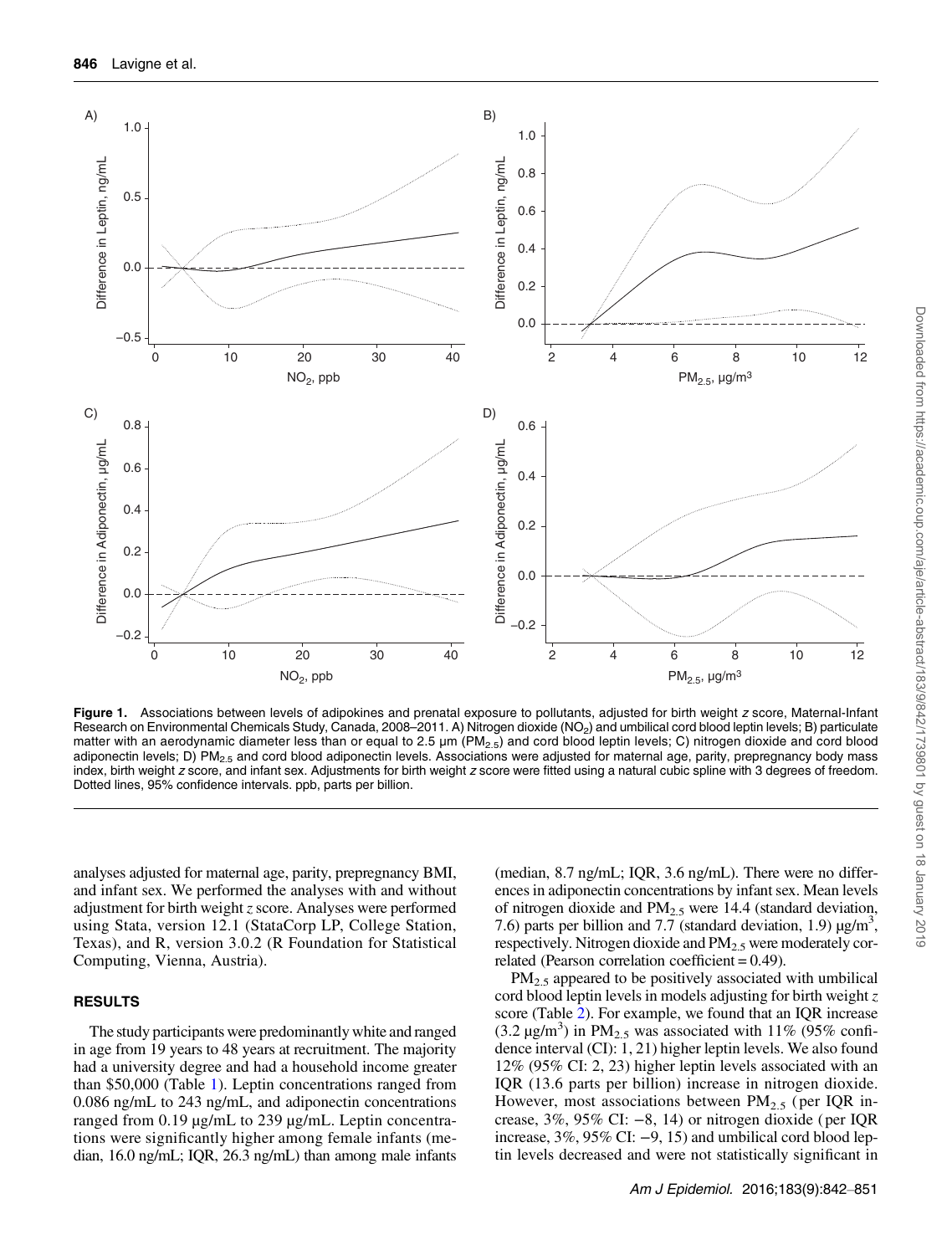

Figure 2. Associations between levels of adipokines and prenatal exposure to pollutants, without adjustment for birthweight z score, Maternal-Infant Research on Environmental Chemicals Study, Canada, 2008–2011. A) Nitrogen dioxide (NO<sub>2</sub>) and cord blood leptin levels; B) particulate matter with an aerodynamic diameter less than 2.5  $\mu$ m (PM<sub>2.5</sub>) and cord blood leptin levels; C) NO<sub>2</sub> and cord blood adiponectin levels; D) PM<sub>2.5</sub> and cord blood adiponectin levels. Associations were adjusted for maternal age, parity, prepregnancy body mass index, and infant sex. Dotted lines, 95% confidence intervals. ppb, parts per billion.

models that did not adjust for birth weight  $z$  score (Table [3](#page-3-0)). Figures [1](#page-4-0) and 2 show the natural cubic spline representations of nitrogen dioxide and  $PM<sub>2.5</sub>$ , suggesting that the adjusted associations (with and without adjustment for birth weight z score) with leptin and adiponectin levels were approximately linear, except for the association between  $PM_{2.5}$  and leptin levels when no adjustment was made for birth weight z score.

Some associations were found for adiponectin levels (Table [2\)](#page-3-0). We observed  $11\%$  (95% CI: 4, 17) higher adiponectin levels for each IQR increase in  $PM_{2,5}$ . Statistically significant differences were also observed when comparing the 3 upper quartiles of  $PM_{2.5}$  exposure with the lowest (quartile 1) exposure quartile. Higher levels of adiponectin were found for study participants in higher quartiles (quartiles 2–4) compared with the lowest quartile (quartile 1) of nitrogen dioxide exposure and increased monotonically across quartiles. The latter finding is supported by the graphical representations of the natural cubic spline of nitrogen dioxide on adiponectin levels, as shown in Figures [1](#page-4-0) and 2. In models not adjusting for birth weight z score, associations between PM<sub>2.5</sub> (per IQR increase, 9%, 95% CI: 2, 16) or nitrogen dioxide ( per IQR increase, 13%, 95% CI: 6, 20), and cord blood adiponectin levels decreased slightly but remained statistically significant (Table [3\)](#page-3-0). In addition, multipollutant models (adjusting for  $PM<sub>2.5</sub>$  and nitrogen dioxide) showed that only nitrogen dioxide remained independently and significantly positively associated with levels of leptin and adiponectin when adjusting for birth weight z score (Tables [2](#page-3-0) and [3\)](#page-3-0).

Figures [3](#page-6-0) and [4](#page-6-0) show results of the analyses for leptin and adiponectin, respectively, stratified by infant sex and adjusted for birth weight  $z$  score. No clear patterns can be identified from these figures, although the association between air pollution and adiponectin appeared greater among female infants than among male infants. In addition, results for effect modification by infant sex were not statistically significant for any of the associations ( $P$  for interaction  $> 0.28$ ; results not shown).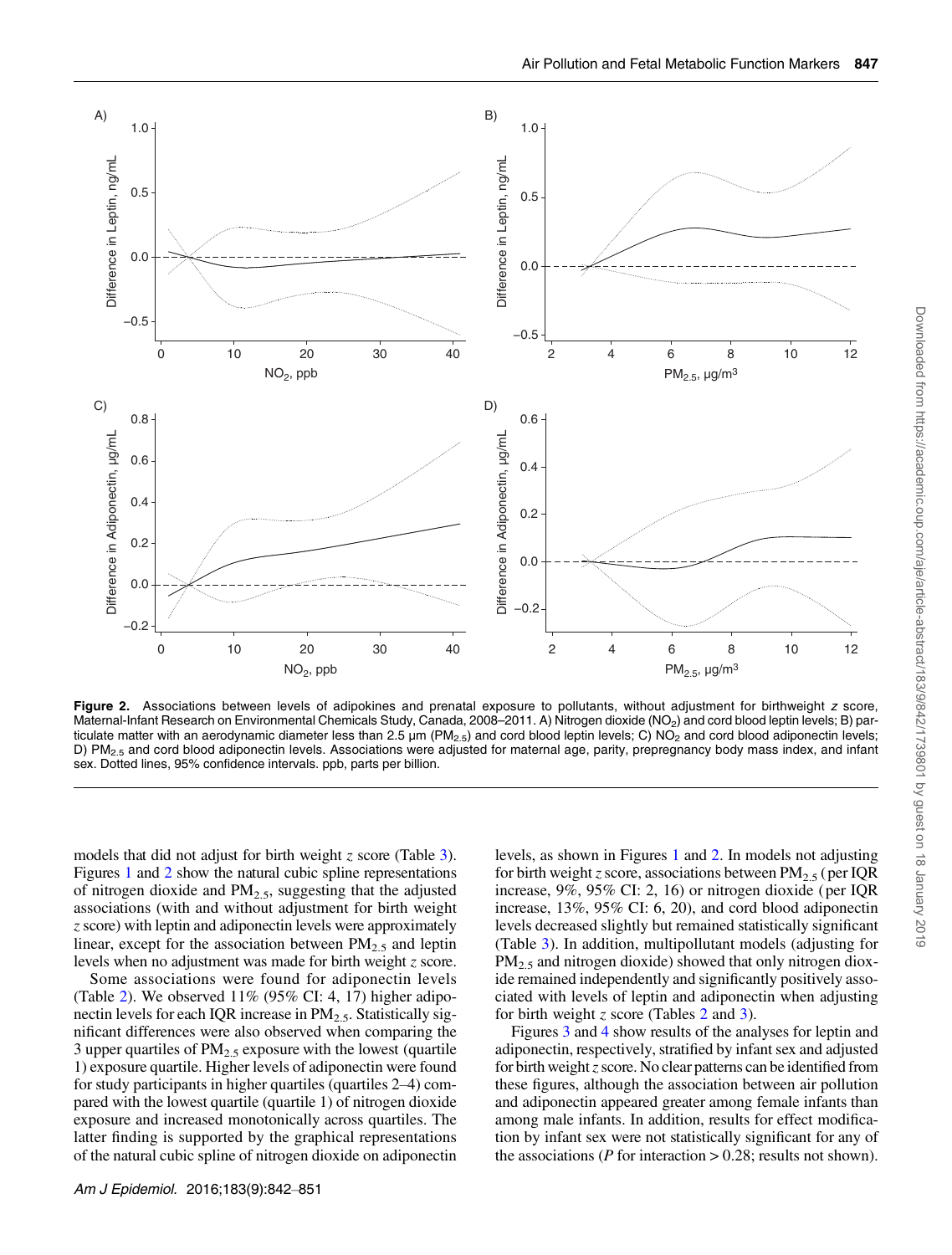<span id="page-6-0"></span>

Figure 3. Associations between percentage change in cord blood leptin levels and an interquartile-range increase in exposure to particulate matter with an aerodynamic diameter less than 2.5  $\mu$ m (PM<sub>2.5</sub>) and nitrogen dioxide  $(NO<sub>2</sub>)$  during pregnancy, by infant sex, Maternal-Infant Research on Environmental Chemicals Study, Canada, 2008–2011. Associations were adjusted for maternal age, parity, prepregnancy body mass index, and birth weight z score. Bars, 95% confidence interval.

In the sensitivity analyses, similar estimates were observed for all associations when excluding study participants with gestational diabetes and impaired glucose tolerance (results not shown). Additional adjustment for annual household income in the multivariable models provided results similar to the ones obtained in the main analysis, suggesting that this variable, a proxy for socioeconomic status, had little influ-ence on the estimates ([Web Table 1](http://aje.oxfordjournals.org/lookup/suppl/doi:10.1093/aje/kwv256/-/DC1), available at [http://aje.](http://aje.oxfordjournals.org/) [oxfordjournals.org/](http://aje.oxfordjournals.org/)). Results for trimester-specific periods of exposure to  $PM<sub>2.5</sub>$  and nitrogen dioxide revealed that estimates were similar to those obtained for pregnancy average exposures (Table 4). In addition, exposures to  $PM_{2.5}$  (Pearson correlation coefficients ranged from 0.72 to 0.75) and nitrogen dioxide (Pearson correlation coefficients ranged from 0.59 to 0.90) were highly correlated between trimesters (results not shown).

#### **DISCUSSION**

Our study presents novel findings for ambient levels of air pollution and fetal metabolic function using measurements of leptin and adiponectin in cord blood. We found evidence that greater prenatal exposure to outdoor  $PM<sub>2.5</sub>$  and nitrogen dioxide was associated with higher cord blood levels of adiponectin. Greater exposure to air pollution during the whole pregnancy was associated with higher levels of cord blood leptin when adjusting for birth weight  $z$  score, but no associations were observed when birth weight was not accounted for in the models. We found no evidence of significant effect modification by infant sex, although the associations between



Figure 4. Associations between percentage change in cord blood adiponectin levels and an interquartile-range increase in exposure to particulate matter with an aerodynamic diameter less than or equal to 2.5  $\mu$ m (PM<sub>2.5</sub>) and nitrogen dioxide (NO<sub>2</sub>) during pregnancy, by infant sex, Maternal-Infant Research on Environmental Chemicals Study, Canada, 2008–2011. Associations were adjusted for maternal age, parity, prepregnancy body mass index, and birth weight z score. Bars, 95% confidence intervals.

air pollution and adiponectin appeared greater in female infants than in male infants.

Prenatal exposure to air pollution is associated with low birth weight [\(15](#page-8-0)). Our findings raise questions regarding the role of air pollution in fetal growth, because high leptin levels

Table 4. Associations<sup>a</sup> Between Percentage Change in Cord Blood Leptin and Adiponectin Levels and an Interquartile-Range Increase in PM2.5 or Nitrogen Dioxide by Trimester of Pregnancy, Maternal-Infant Research on Environmental Chemicals Study, Canada, 2008–2011

| <b>Pollutant and</b>                       |            | Leptin      |        | <b>Adiponectin</b> |        |
|--------------------------------------------|------------|-------------|--------|--------------------|--------|
| Trimester of<br>Pregnancy                  | <b>IQR</b> | %<br>Change | 95% CI | %<br>Change        | 95% CI |
| PM <sub>2.5</sub> , $\mu$ g/m <sup>3</sup> |            |             |        |                    |        |
| First trimester                            | 3.4        | 12          | 3,22   | 13                 | 7, 19  |
| Second trimester                           | 3.4        | 9           | 0, 19  | 7                  | 0, 13  |
| Third trimester                            | 3.3        | 7           | 0, 13  | 8                  | 2, 15  |
| $NO2$ , ppb                                |            |             |        |                    |        |
| First trimester                            | 13.1       | 12          | 2, 22  | 10                 | 3, 16  |
| Second trimester                           | 12.1       | 11          | 1, 21  | 9                  | 2, 15  |
| Third trimester                            | 12.3       | 10          | 1, 21  | 10                 | 3, 16  |

Abbreviations: CI, confidence interval; IQR, interquartile range;  $NO<sub>2</sub>$ , nitrogen dioxide;  $PM<sub>2.5</sub>$ , particulate matter with an aerodynamic diameter less than or equal to 2.5 µm; ppb, parts per billion.

<sup>a</sup> Adjusted for maternal age, parity, prepregnancy body mass index, birth weight z score, and infant sex.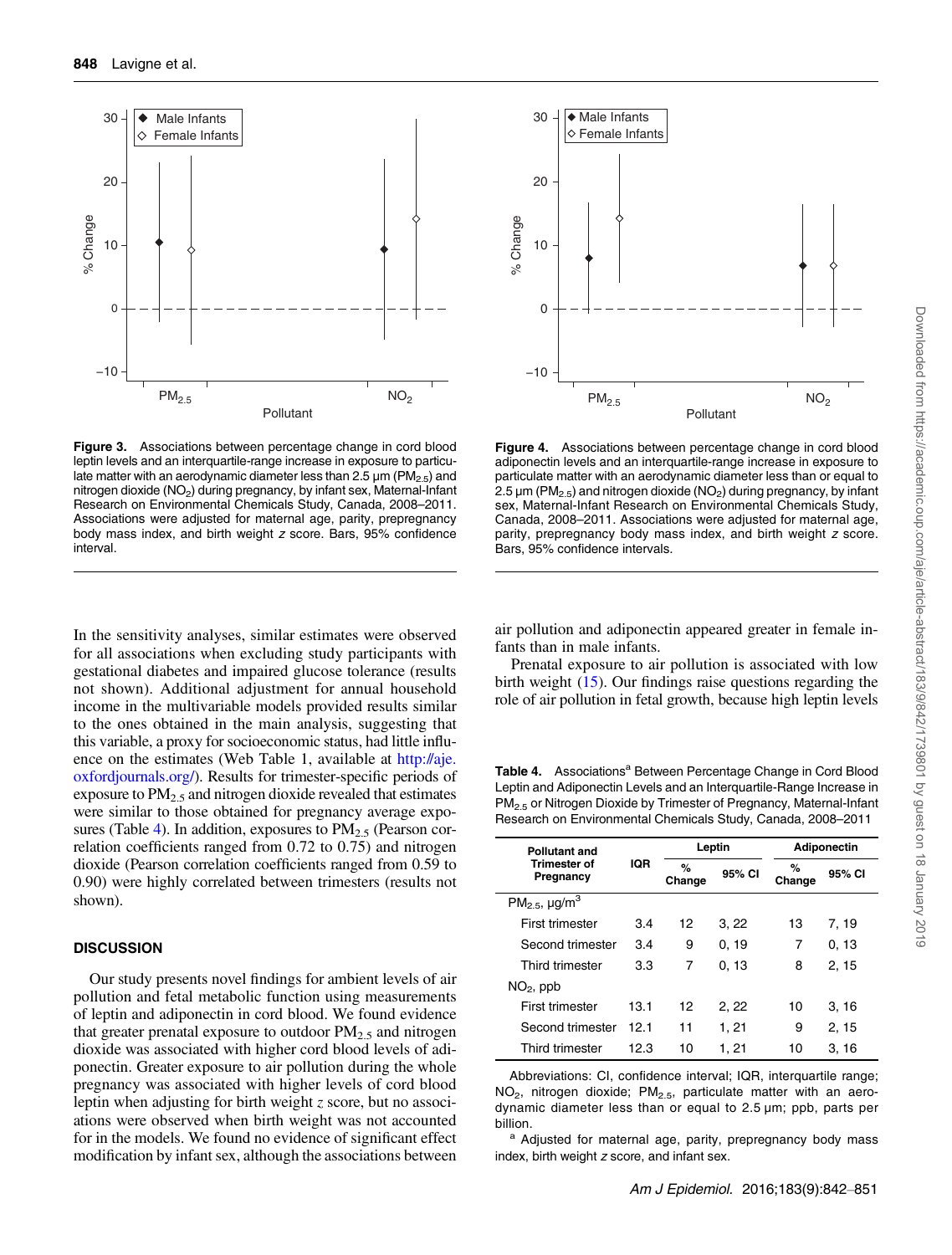in cord blood are usually correlated with higher birth weight [\(6](#page-8-0)). Our findings suggest positive associations between air pollution markers and cord blood leptin levels when adjusting for birth weight z score. However, no associations were observed when birth weight was removed from the models. In the present study, birth weight  $z$  score was used as a surrogate for fetal fat mass  $(12-14)$  $(12-14)$  $(12-14)$  $(12-14)$  because the latter is a determinant of cord blood leptin ([35\)](#page-9-0). Recent evidence suggests that a lower birth weight  $z$  score is associated with a higher proportion of abdominal fetal fat mass  $(36)$  $(36)$ . Because adjusting for birth weight z score has the limitation that it does not distinguish between fat mass and skeletal growth, future investigations that can adjust solely for fetal fat mass could offer an even further refined ability to disentangle the relationships between air pollution and cord blood leptin levels. In addition, air pollution exposure during pregnancy has been previously associated with decreased fetal growth measures [\(17,](#page-8-0) [18](#page-8-0)). Therefore, prenatal exposure to air pollution could potentially affect skeletal growth and, simultaneously, adipose tissues, suggesting that air pollution could affect fetal growth through 2 different pathways. The biological mechanisms underlying these potential pathways require further clarification.

To our knowledge, no previous epidemiologic studies have investigated the association between exposure to air pollution during pregnancy and cord blood adipokine levels. The scientific literature has evaluated mainly the association between perinatal exposure to air pollution and measures of adiposity, which are known to be positively correlated with adipokine levels ([37\)](#page-9-0). One previous laboratory study showed that prenatal exposure to polycyclic aromatic hydrocarbons, a family of air pollutants generated during incomplete combustion, was associated with weight gain and increases in fat mass in offspring mice. This occurred through an alteration of adipose gene expression and DNA methylation in genes important to adipocyte differentiation after exposure to polycyclic aromatic hydrocarbons among pregnant dams ([20](#page-8-0)). In an epidemiologic study conducted in New York, New York, Rundle et al. ([19\)](#page-8-0) reported results in line with these findings, showing that children of mothers in the highest category of exposure to polycyclic aromatic hydrocarbons during gestation had an increased risk of being obese at 5 and 7 years of age. In another laboratory analysis, investigators found that early life exposure to  $PM_{2.5}$  in mice was associated with increased weight gain due to increases in measures of adiposity [\(21](#page-8-0)). We found only 1 epidemiologic study of the association between air pollution and blood leptin levels, and those authors reported a positive association between annual mean ambient black carbon exposure and leptin levels in older adults ([32\)](#page-9-0).

In a few studies, investigators have shown that cord blood leptin and adiponectin levels are associated with obesityrelated outcomes during childhood ([9,](#page-8-0) [11\)](#page-8-0). In addition, it appears that children with higher cord blood adiponectin levels have a rapid decrease in adiponectin levels during infancy [\(11](#page-8-0)). This might be of concern, because lower adiponectin levels have been associated with both metabolic syndrome and type 2 diabetes mellitus ([38](#page-9-0), [39](#page-9-0)). In light of these findings, it is essential to better understand prenatal factors that can affect cord blood adipokine levels, which might have adverse long-term health consequences.

In models that adjusted for both  $PM_{2.5}$  and nitrogen dioxide, we found that nitrogen dioxide remained independently and significantly positively associated with levels of leptin and adiponectin. It is important to note that the 2 exposure models of air pollution used in this study had very different spatial scales and were only moderately correlated  $(r = 0.49)$ , likely reflecting different aspects of residential exposure to air pollution. Nitrogen dioxide is a strong marker of local trafficrelated air pollution, and  $PM<sub>2.5</sub>$  reflects a more heterogeneous mixture of regional pollution. This finding could also be attributed to differences in degree of exposure measurement error or exposure variability. Therefore, the validity of the findings based on the multipollutant model can be questioned, and this area requires further clarification.

The strengths of our study include the use of a study population of pregnant women for whom a broad range of covariate data were available and who were located across Canada, which allowed the exploration of different exposure levels. In addition, cord blood leptin and adiponectin data were available for a relatively large proportion of the initial study population. The use of spatiotemporal models for nitrogen dioxide and  $PM_{2.5}$  allowed us to calculate average exposures over the duration of pregnancy with a minimal amount of missing data.

Limitations of our study include potential misclassification of exposure to the air pollutants. Air pollution measures were assigned to the population-weighted geographic coordinates of the 3-digit postal codes in which mothers lived during pregnancy and were not based on the actual residential address. In addition, we did not have information about work locations or time spent at home, which could have improved the accuracy of exposure estimates  $(40)$  $(40)$ . In our study, these systematic nondifferential exposure assessment errors likely resulted in underestimation of associations. We also relied on self-reported prepregnancy weight and height, which might have resulted in underestimates of BMI. Given the small sample size, this study may have had insufficient statistical power to detect any interactions. The generalizability of our findings might be limited because the subjects in our cohort were mostly white, had higher socioeconomic status, had lower BMI, and were less likely to smoke than members of the general population.

In conclusion, we found that exposure to outdoor air pollution during pregnancy was associated with higher cord blood adiponectin levels. Significant associations were seen between air pollution markers and cord blood leptin levels in models adjusted for birth weight  $z$  score but not in models unadjusted for birth weight z score. Our findings add evidence to the growing body of literature examining the association between prenatal environmental exposures and fetal metabolic development. Future studies should clarify the relationships between prenatal exposure to air pollution, adipokine levels at birth, fetal fat mass, and the evolution of weight and metabolic status during childhood.

#### ACKNOWLEDGMENTS

Author affiliations: Air Health Effects Division, Health Canada, Ottawa, Ontario, Canada (Eric Lavigne, Markey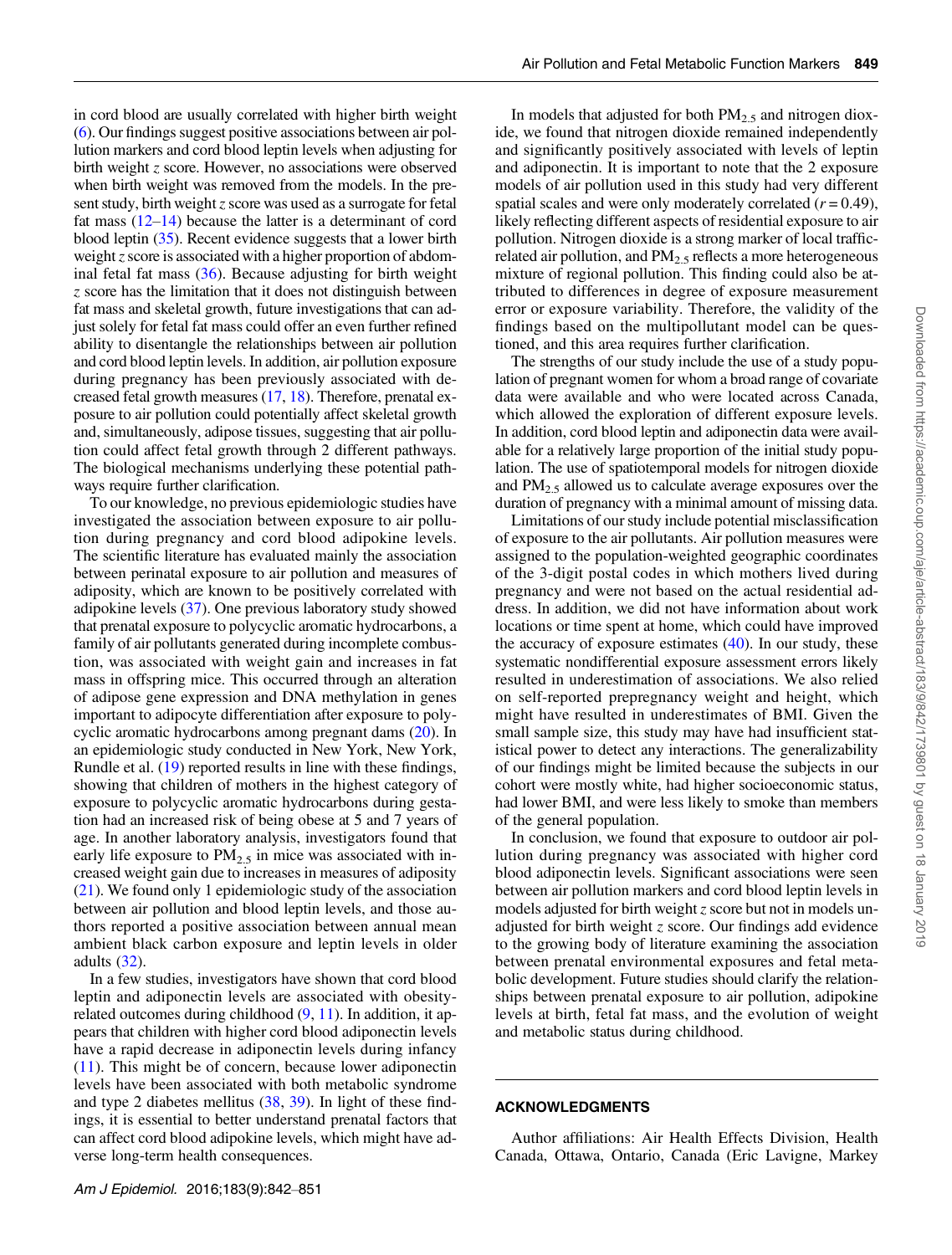<span id="page-8-0"></span>Johnson, Liu Sun); Perinatal Epidemiology Research Unit, Dalhousie University, Halifax, Nova Scotia, Canada (Jillian Ashley-Martin, Linda Dodds); Population Studies Division, Health Canada, Ottawa, Ontario, Canada (Tye E. Arbuckle, Mandy Fisher); College of Public Health and Human Sciences, Oregon State University, Corvallis, Oregon (Perry Hystad); Department of Sociology, University of New Brunswick, Fredericton, New Brunswick, Canada (Dan L. Crouse); Yale School of Public Health, Yale University, New Haven, Connecticut (Adrienne S. Ettinger); University of Montreal, Montreal, Quebec, Canada (Gabriel D. Shapiro; Maryse F. Bouchard); Centre Hospitalier Universitaire Sainte-Justine Research Centre, Montreal, Quebec, Canada (Gabriel D. Shapiro); Endocrinology and Genomics, Laval University Medical Center, Quebec City, Quebec, Canada (Anne-Sophie Morisset); Faculty of Medicine, University of Manitoba, Winnipeg, Manitoba, Canada (Shayne Taback); Department of Obstetrics and Gynecology, McGill University, Montreal, Quebec, Canada (Patricia Monnier); Laval University, Quebec City, Quebec, Canada (Renée Dallaire); and Department of Obstetrics and Gynecology, University of Sherbrooke, Sherbrooke, Quebec, Canada (William D. Fraser).

This study was supported by a grant from the Canadian Diabetes Association (grant OG-2-11-3424). The Maternal-Infant Research on Environmental Chemicals (MIREC) Study was funded by the Chemicals Management Plan of Health Canada, the Canadian Institutes of Health Research (grant MOP-81285), and the Ontario Ministry of the Environment.

We thank the MIREC Study Group, the MIREC Biobank, and the MIREC research staff for their dedication. We also thank Drs. Dave Stieb and Scott Weichenthal for providing comments on an earlier version of the manuscript.

Conflict of interest: none declared.

## **REFERENCES**

- 1. Ogden CL, Carroll MD, Kit BK, et al. Prevalence of childhood and adult obesity in the United States, 2011–2012. J Am Med Assoc. 2014;311(8):806–814.
- 2. Grün F, Blumberg B. Environmental obesogens: organotins and endocrine disruption via nuclear receptor signaling. Endocrinology. 2006;147(6 suppl):S50–S55.
- 3. Newbold RR, Padilla-Banks E, Jefferson WN, et al. Effects of endocrine disruptors on obesity. Int J Androl. 2008;31(2): 201–208.
- 4. Tsai PJ, Yu CH, Hsu SP, et al. Cord plasma concentrations of adiponectin and leptin in healthy term neonates: positive correlation with birthweight and neonatal adiposity. Clin Endocrinol (Oxf).  $2004; 61(1):88-93$ .
- 5. Cortelazzi D, Corbetta S, Ronzoni S, et al. Maternal and foetal resistin and adiponectin concentrations in normal and complicated pregnancies. Clin Endocrinol (Oxf). 2007;66(3): 447–453.
- 6. Karakosta P, Chatzi L, Plana E, et al. Leptin levels in cord blood and anthropometric measures at birth: a systematic review and meta-analysis. Paediatr Perinat Epidemiol. 2011;25(2): 150–163.
- 7. Mantzoros CS, Rifas-Shiman SL, Williams CJ, et al. Cord blood leptin and adiponectin as predictors of adiposity in

children at 3 years of age: a prospective cohort study. Pediatrics. 2009;123(2):682–689.

- 8. Retnakaran R, Ye C, Hanley AJ, et al. Effect of maternal weight, adipokines, glucose intolerance and lipids on infant birth weight among women without gestational diabetes mellitus. CMAJ. 2012;184(12):1353–1360.
- 9. Volberg V, Heggeseth B, Harley K, et al. Adiponectin and leptin trajectories in Mexican-American children from birth to 9 years of age. PLoS One. 2013;8(10):e77964.
- 10. Matsuda J, Yokota I, Iida M, et al. Serum leptin concentration in cord blood: relationship to birth weight and gender. J Clin Endocrinol Metab. 1997;82(5):1642–1644.
- 11. Cinaz P, Sen E, Bideci A, et al. Plasma leptin levels of large for gestational age and small for gestational age infants. Acta Paediatr. 1999;88(7):753–756.
- 12. Ashley-Martin J, Dodds L, Arbuckle TE, et al. Maternal blood metal levels and fetal markers of metabolic function. Environ Res. 2015;136:27–34.
- 13. Ashley-Martin J, Dodds L, Arbuckle TE, et al. A birth cohort study to investigate the association between prenatal phthalate and bisphenol A exposures and fetal markers of metabolic dysfunction. Environ Health. 2014;13:84.
- 14. Gossai A, Lesseur C, Farzan S, et al. Association between maternal urinary arsenic species and infant cord blood leptin levels in a New Hampshire pregnancy cohort. Environ Res. 2015;136:180–186.
- 15. Dadvand P, Parker J, Bell ML, et al. Maternal exposure to particulate air pollution and term birth weight: a multi-country evaluation of effect and heterogeneity. Environ Health Perspect. 2013;121(3):267–373.
- 16. Stieb DM, Chen L, Eshoul M, et al. Ambient air pollution, birth weight and preterm birth: a systematic review and meta-analysis. Environ Res. 2012;117:100–111.
- 17. van den Hooven EH, Pierik FH, de Kluizenaar Y, et al. Air pollution exposure during pregnancy, ultrasound measures of fetal growth, and adverse birth outcomes: a prospective cohort study. Environ Health Perspect. 2012;120(1):150–156.
- 18. Estarlich M, Ballester F, Aguilera I, et al. Residential exposure to outdoor air pollution during pregnancy and anthropometric measures at birth in a multicenter cohort in Spain. Environ Health Perspect. 2011;119(9):1333–1338.
- 19. Rundle A, Hoepner L, Hassoun A, et al. Association of childhood obesity with maternal exposure to ambient air polycyclic aromatic hydrocarbons during pregnancy. Am J Epidemiol. 2012;175(11):1163–1172.
- 20. Yan Z, Zhang H, Maher C, et al. Prenatal polycyclic aromatic hydrocarbon, adiposity, peroxisome proliferator-activated receptor (PPAR) γ methylation in offspring, grand-offspring mice. PLoS One. 2014;9(10):e110706.
- 21. Xu X, Yavar Z, Verdin M, et al. Effect of early particulate air pollution exposure on obesity in mice: role of p47phox. Arterioscler Thromb Vasc Biol. 2010;30(12):2518–2527.
- 22. Arbuckle TE, Fraser WD, Fisher M, et al. Cohort profile: the Maternal-Infant Research on Environmental Chemicals research platform. Paediatr Perinat Epidemiol. 2013;27(4): 415–425.
- 23. Wilkins R, Peters P. PCCF+ Version 5K User's Guide. Automated Geographic Coding Based on the Statistics Canada Postal Code Conversion Files, Including Postal Codes Through May 2011. Ottawa, Ontario, Canada: Health Analysis Division, Statistics Canada; 2012.
- 24. Beckerman BS, Jerrett M, Serre M, et al. A hybrid approach to estimating national scale spatiotemporal variability of  $PM<sub>2.5</sub>$  in the contiguous United States. Environ Sci Technol. 2013; 47(13):7233–7241.